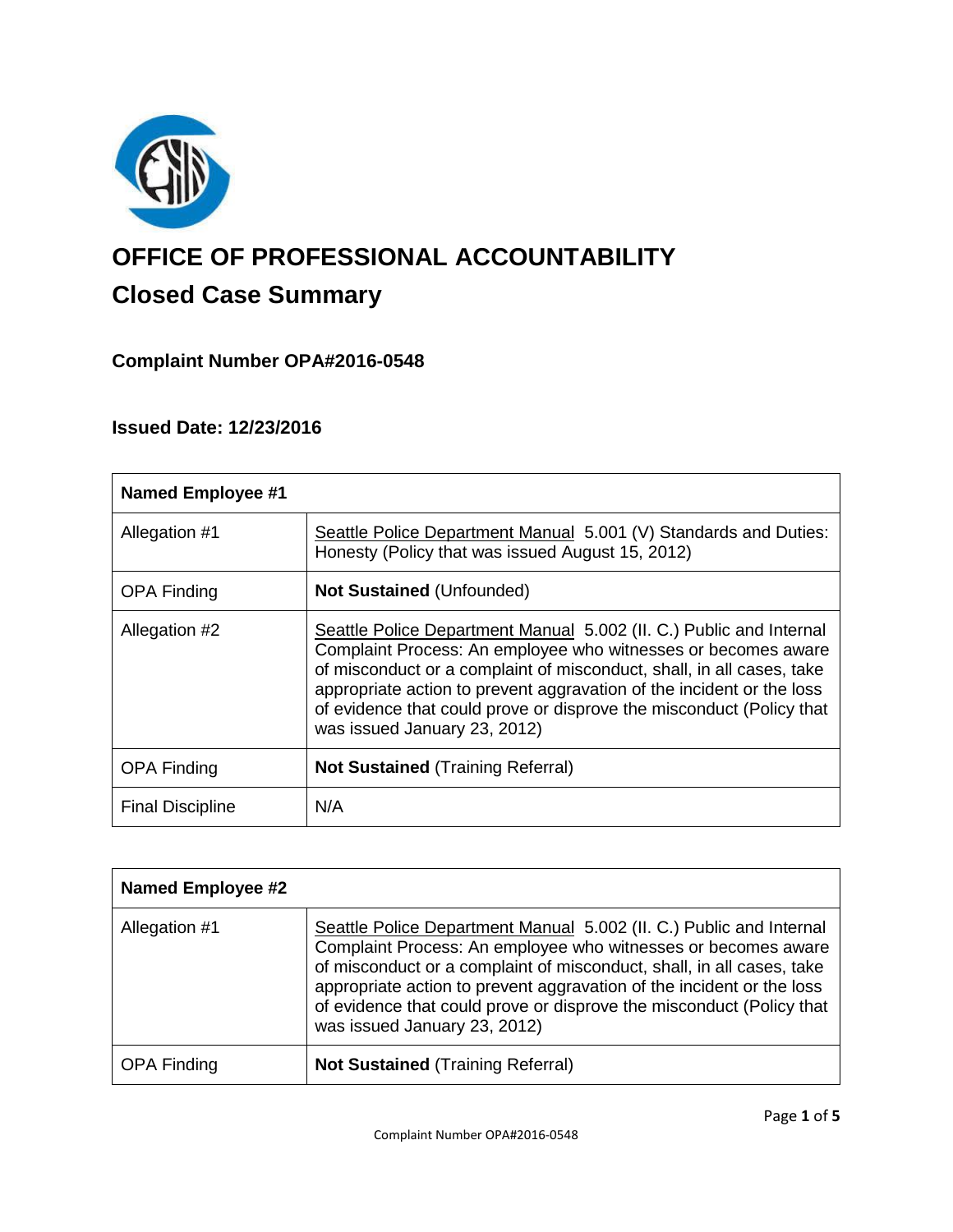| Allegation #2           | Seattle Police Department Manual 5.040 (4) EEO Complaints and<br>Investigations: Supervisors and Managers Shall Immediately Take<br>Action When There is an Indication That Harassment May Be<br>Occurring (Policy that was issued April 17, 2013) |
|-------------------------|----------------------------------------------------------------------------------------------------------------------------------------------------------------------------------------------------------------------------------------------------|
| <b>OPA Finding</b>      | <b>Not Sustained (Training Referral)</b>                                                                                                                                                                                                           |
| <b>Final Discipline</b> | N/A                                                                                                                                                                                                                                                |

### **INCIDENT SYNOPSIS**

The Named Employees were involved in previous complaints.

#### **COMPLAINT**

The complainant, an officer within the Department, alleged Named Employee #1:

1) Did not disclose existence of texts/note about texts during an interview.

2) Knowingly and purposefully altered or fabricated notes about texts.

3) Was dishonest in an interview when (1) answering questions posed about the note regarding the text, and (2) indicating the comment made by the complainant was at a certain time, when he previously stated it was at a different time.

4) Failed to prevent the loss or destruction of evidence (text messages) that could prove or disprove misconduct.

The complainant alleged Named Employee #2:

1) Failed to take immediate action when Named Employee #1 sent him a text message regarding the complainant.

2) Failed to prevent the loss or destruction of evidence (text messages) of that could prove or disprove misconduct.

## **INVESTIGATION**

The OPA investigation included the following actions:

- 1. Review of the complaint memo
- 2. Review of previous complaint
- 3. Search for and review of all relevant records and other evidence
- 4. Interviews of SPD employees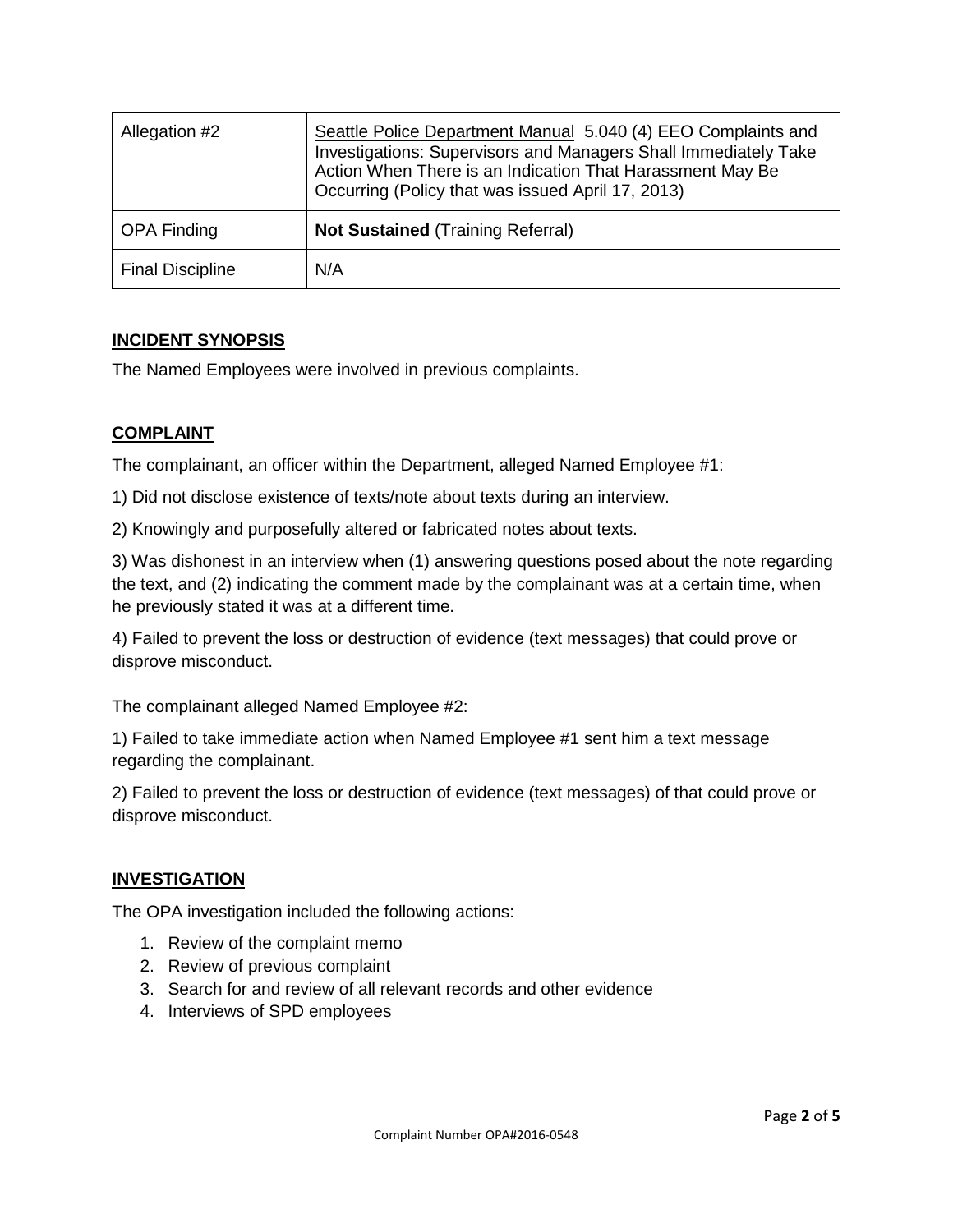## **ANALYSIS AND CONCLUSION**

The complainant alleged Named Employee #1 was dishonest in the following ways in connection with prior internal investigations: (a) that Named Employee #1 did not provide the investigator with relevant text messages when asked during an initial investigation; (b) that Named Employee #1 altered an iPhone note on his own phone prior to providing an OPA investigator with a copy of that note; and (c) that Named Employee #1 provided false and/ or contradictory information during interviews with internal investigators concerning the time he witnessed the alleged misconduct by the complainant.

In response to these allegations, Named Employee #1 stated the following:

- (a) He provided all text messages he was asked to provide during the initial investigation, and used a filter to provide all texts to Named Employee #2, while preventing the disclosure of private numbers as he was told by the internal investigator he did not need to provide all the numbers called or texted that day;
- (b) Named Employee #1 acknowledged altering the phone note, not to change the content of the note, but to add a title so he could better track it in his list; this was made clear by Named Employee #1 at the time of the prior internal investigation; he never represented the note to be unchanged in any way since he first created it; the icons on the note submitted by Named Employee #1 to the internal investigators and the icons the complainant observed on his phone were different, a fact that could be explained by differences in versions of the phone operating system (an earlier version contemporaneous with the date of the initial incident displayed icons in the same order as the note submitted by Named Employee #1) and Named Employee #1 denied any tampering with the icons;
- (c) In the prior investigations, Named Employee #1 provided two different times in two different interviews. The exact time the phone note was created had always been in question. Named Employee #1 stated in one interview that he created the note immediately after he sent a text to Named Employee #2 and in another interview that he created the note the night of the incident. This was not considered a material difference as the exact time the note was created was not relevant to the issue at hand in the initial OPA investigation. The note was only relevant as evidence in so far as it corroborated Named Employee #1's recollection of what the complainant allegedly said and was consistent with the content of the text sent by Named Employee #1 to Named Employee #2 shortly after the comment was allegedly uttered by the complainant. During this current investigation Named Employee #1 stated that he created the note based on an approximate time based on his memory and by referencing the time he sent the text to Named Employee #2 and when he created the note. Named Employee #1 had consistently told the various investigators that his recollection of the time was imprecise.

Other than the complainant's belief Named Employee #1 had been dishonest, there was no evidence to support this allegation.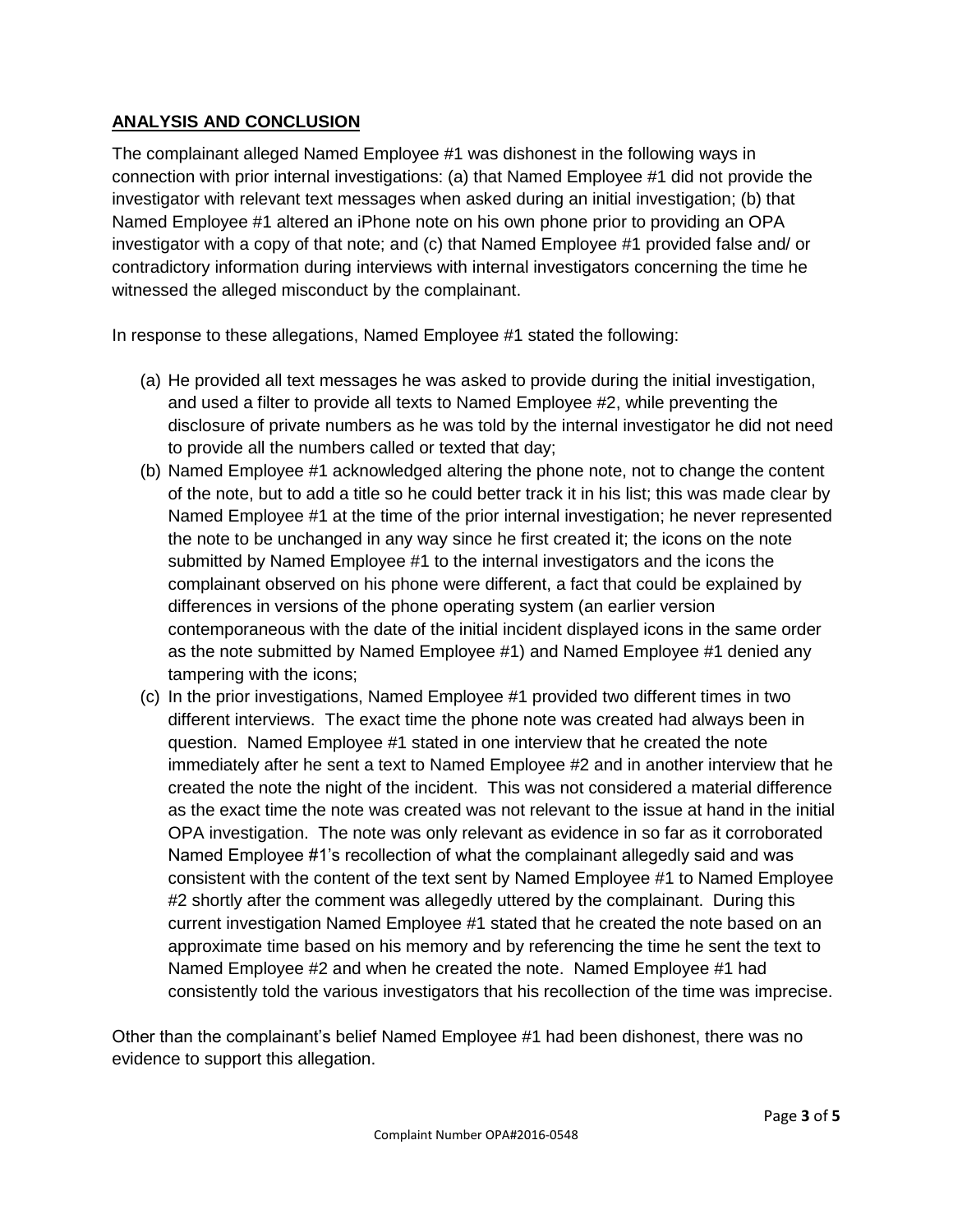Named Employee #1 failed to secure the text messages sent to Named Employee #2. Named Employee #1 indicated that it was his long standing pattern and practice to delete all text messages on his personal cell phone at the end of each day. It seemed clear that Named Employee #1 recognized that the alleged statement by the complainant was a potential act of misconduct. Even though the text sent by Named Employee #1 to Named Employee #2 was on Named Employee #1's personal cell phone, he should have preserved it as evidence of that alleged misconduct. Fortunately, Named Employee #2 retained the text and provided it for the subsequent OPA investigation.

Named Employee #2 preserved the text message sent to him by Named Employee #1 and was able to make it available to OPA during the previous OPA investigation. Named Employee #2 did not direct Named Employee #1 to preserve and not alter any evidence of that potential misconduct. As a supervisor, Named Employee #2 should have been particularly conscious of the need to preserve evidence of potential misconduct.

While Named Employee #2 did not, himself, report the potential misconduct to OPA, he did direct Named Employee #1 to report the alleged misconduct to OPA. Named Employee #1 did report the alleged misconduct to OPA. Named Employee #2 believed he had satisfied this requirement of the policy by telling Named Employee #1 to report what happened to OPA. As a supervisor, Named Employee #2 should have contacted OPA himself to make certain the allegation was received.

#### **FINDINGS**

#### **Named Employee #1**

#### Allegation #1

Other than the complainant's belief Named Employee #1 had been dishonest, there was no evidence to support this allegation. Therefore a finding of **Not Sustained** (Unfounded) was issued for *Standards and Duties: Honesty.*

#### Allegation #2

The evidence showed that the Named Employee would benefit from additional training. Therefore a finding of **Not Sustained** (Training Referral) was issued for *Public and Internal Complaint Process: An employee who witnesses or becomes aware of misconduct or a complaint of misconduct, shall, in all cases, take appropriate action to prevent aggravation of the incident or the loss of evidence that could prove or disprove the misconduct.*

**Required Training:** Named Employee #1 should receive specific training and instructions from his supervisor regarding the obligation to take appropriate action to prevent the loss of evidence that could prove or disprove misconduct.